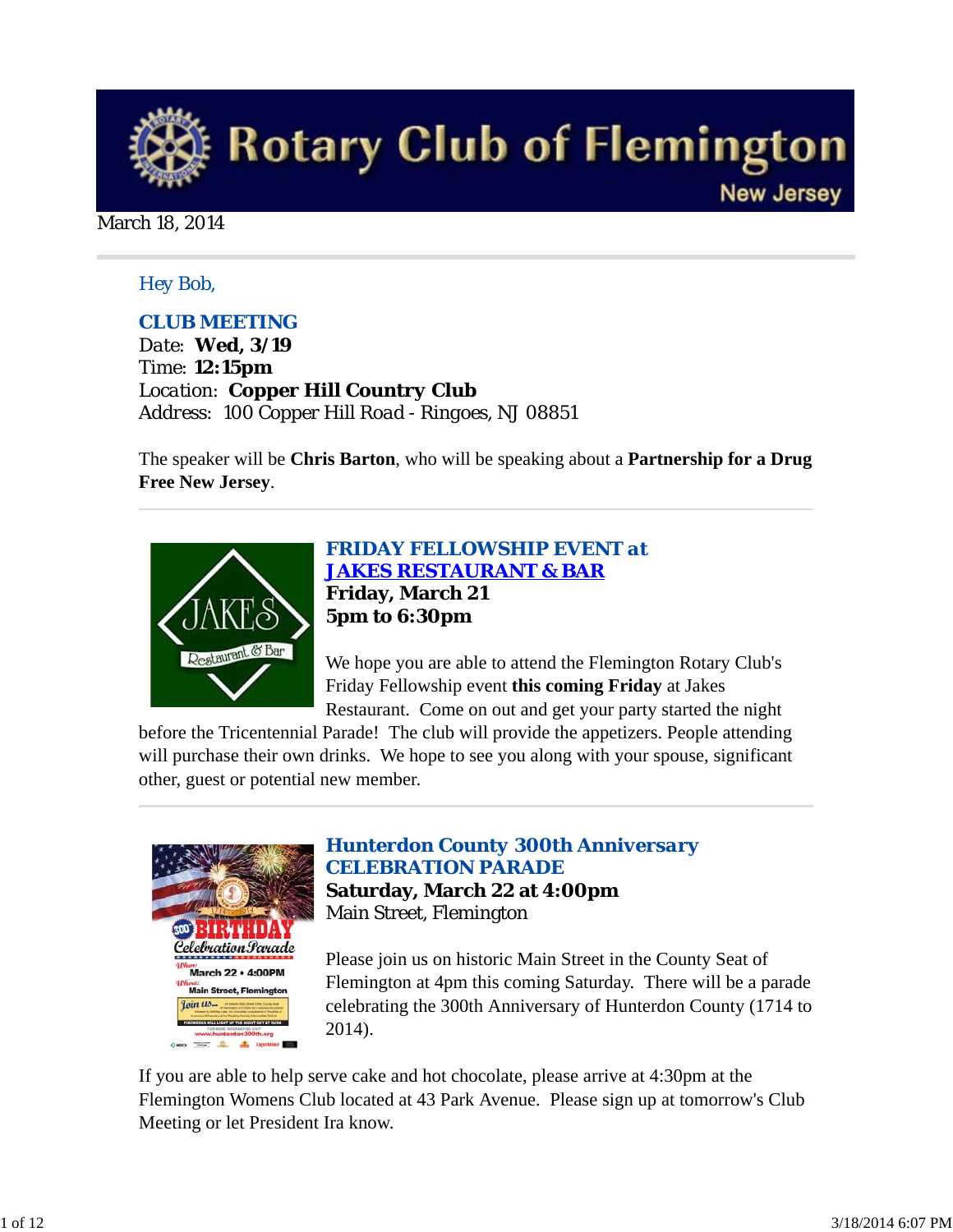

### *NEWEST PAUL HARRIS FELLOW IRA LIEBROSS*

At last Wednesday's Rotary meeting (Wed, 3/12), President-Elect Lynn Hyman presented **Ira Liebross** with a Paul Harris Recognition in acknowledgement of his financial contributions to the Rotary International Foundation. Thanks for your Contributions, Ira!

As you know, all members are encouraged to "**Donate \$100 Every Year**" to the **Rotary International (RI) Foundation**. RI initially invests the money for a period of 3-years. After 3-years, RI uses the interest earned to run RI.

Then a portion of the original contribution (currently set at 50%) comes back to our Rotary District for our use in Grants, Ambassadorial Scholarships, and other District programs. The remaining 50% of the original contribution goes towards RI's international humanitarian efforts, including Polio Plus and Clean Water. Once a member has donated a total of \$1000, accrued over time, they are acknowledged with a Paul Harris Recognition. A Rotarian is considered a "sustaining member" if they consistently make a donation on a yearly basis. The money raised from the Polio Bee Hives and Polio Pigs are collected to support RI's Polio Plus program to help eliminate Polio from the world. If you too would like to make a donation, please contact Harry Mazujian or Club Treasurer, Bob Newland.



# *PRESIDENT'S MESSAGE*

**From President Ira Liebross** Highlights from the March Board Meeting

President Ira wanted to share the following highlights from the March Board Meeting, held on 3/6/2014:

- **Hunterdon County Tricentennial Parade (Sat, 3/22)**: The parade beings on Main Street at 4pm and is followed by birthday cake and hot chocolate in the Flemington Borough Park (next to Court Street). Please join me and your fellow Rotarians to help serve the cake and hot chocolate. Those interested should meet at the Flemington Women's Club at 4:30pm, located at 43 Park Avenue. Please sign up at the next Club Meeting, or let me know via email at **ClubPresident@FlemingtonRotaryNJ.org**.
- **Friday Fellowship at Jakes (Fri, 3/21 from 5pm to 6:30pm)**: Are you looking to start the party a little sooner? If so, then please attend the next Flemington Rotary Fellowship event at Jakes Restaurant on the night before the parade. The club will provide the appetizers. People attending will purchase their own drinks. We hope to see you along with your spouse, significant other, guest or potential new member.
- **\$100 Contribution in memory of Emily Caldwell Morrison**: On a more serious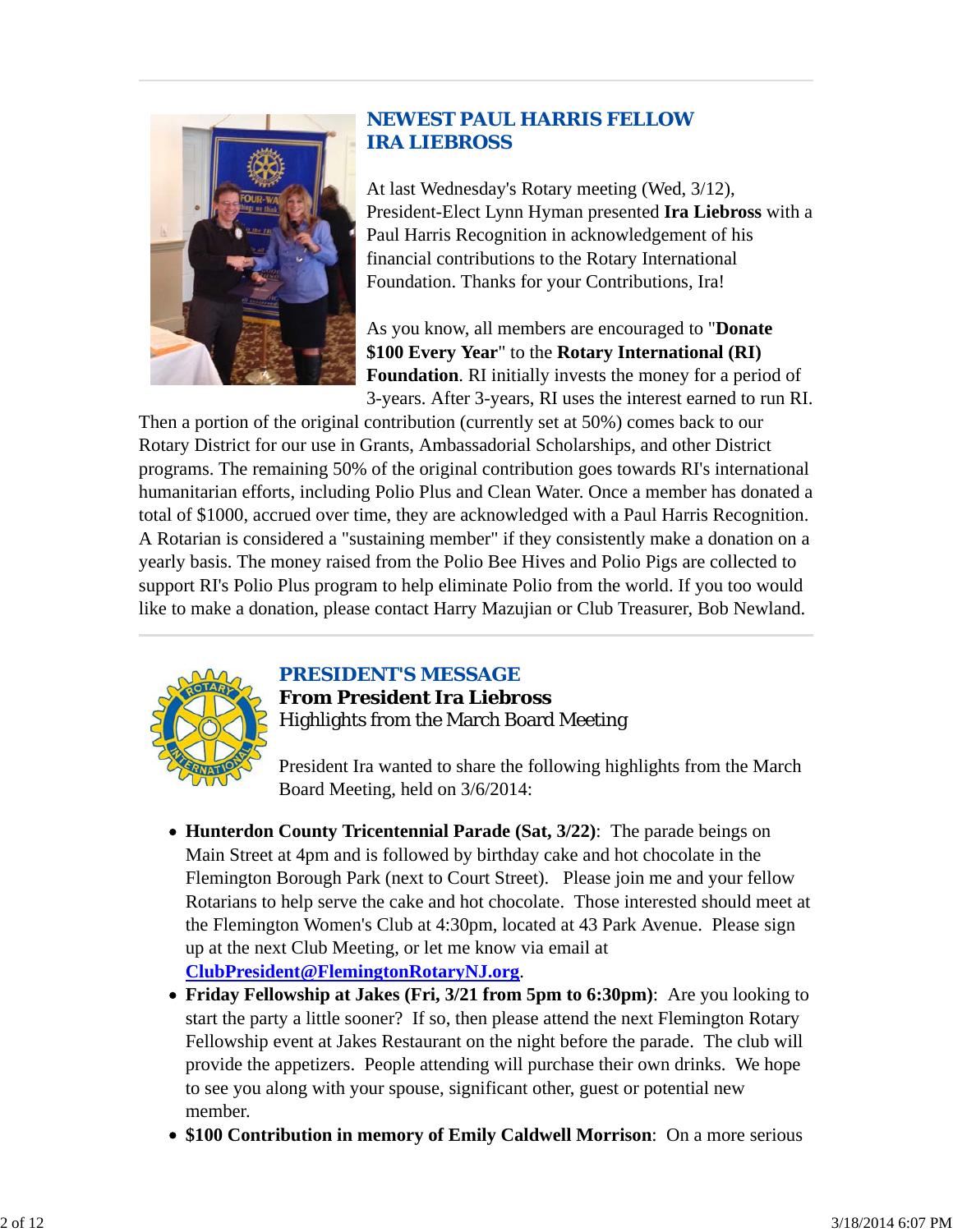note, the board approved a \$100 contribution to the National Brain Tumor Society in memory of Emily Caldwell Morrison. Emily, who graduated from H.C.R.H.S. in 2005, passed away on March 1, 2014 at the age of 26. Emily had been diagnosed in 2011 with a rare type of brain tumor. Click Here for more info.

- **5th Wednesday Cocktail Hour Meeting at Gallo Rosso (Wed, 4/30 from 5pm to 6:30pm)**: The board approved the Membership Committee's suggestion to have the 5th Wednesday Meeting for April at an offsite location for cocktails. It will be held at Gallo Rosso located at 100 Reaville Avenue from 5 to 6:30pm. Please bring a guest / prospective member, spouse or significant other. One drink and appetizers will be provided compliments of the club. *Please note that the regular noon lunch meeting on 4/30 was canceled in lieu of the evening meeting*.
- **District Conference (Friday, May 2 to Saturday, May 3)**: Please remember and consider attending the District Conference. All members wishing to attend either Friday's program or the Saturday morning program will be fully reimbursed by the club. Please look to sign up at our weekly lunch meetings. See below in the E-Monger for more information.
- **Changing of the Guard Dinner (Wed, June 25)**: Please mark you calendars. The Changing of the Guard Dinner will be held on Wed, June 25 at the Copper Hill Country Club.



*Special 5th Wedenesday Offsite COCKTAIL HOUR Meeting at GALLO ROSSO Bar & Restaurant* **Wed, April 30, 2014** 5pm to 6:30pm

The Rotary Club of Flemington will be holding a special offsite cocktail hour meeting on 4/30, which is the 5th Wednesday of April.

It will be held at Gallo Rosso Bar & Restaurant, which is located at 100 Reaville Avenue. Please bring a guest / prospective

member, spouse or significant other. One drink and appetizers will be provided compliments of the club. Once the cocktail hour and meeting has ended, people attending are welcome to stay for dinner on their own.

*Please note that the regular noon lunch meeting on 4/30 was canceled in lieu of this special evening meeting*.

### *LUNCH DUES Invoice for January to June 2014* **From Lunch Treasurer, D.J. Wright**

At the Wed, 2/26 Club Meeting, D.J. passed out hard copies of the current Lunch Dues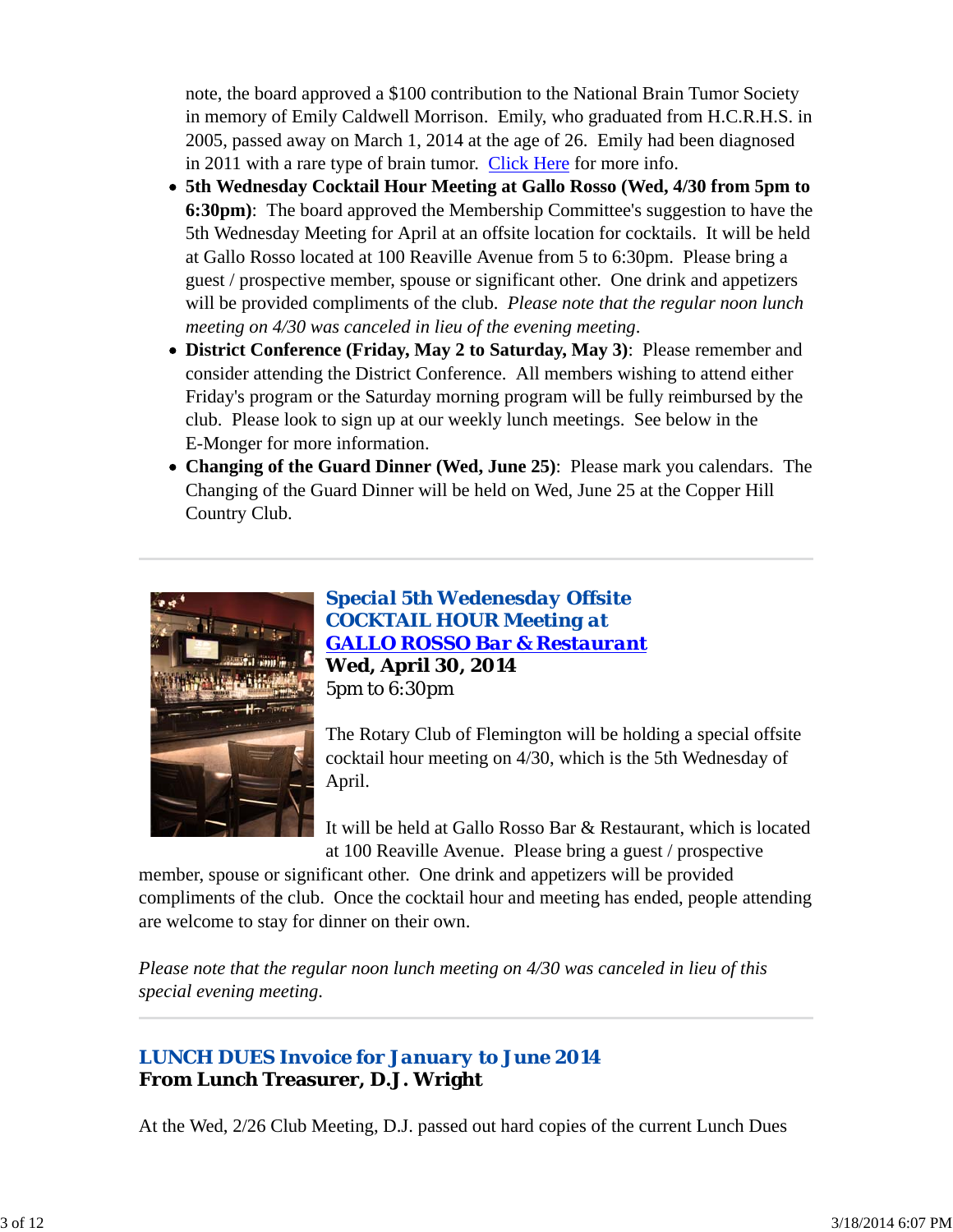invoice for the period of January through June 2014. If you did not receive a copy, please **CLICK HERE** to download a PDF of the invoice. If you have any questions, please reach out to D.J. Wright.

### *Clinton Sunrise Rotary's FISHING DERBY* **Saturday, April 26, 2014**

The Clinton Sunrise Rotary Annual Fishing Derby will be held on Saturday, April 26, rain or shine. DeMott Pond will be stocked with fish for this **free family event**, and bait, bobbers and hooks will be supplied - just bring your own pole. The event is open to youth ages 4 - 16 years old and each participant will receive a raffle ticket for door prize drawings during the event.

Registration will be conducted from 8am-9am; fishing is from 9am - 12noon. DeMott Pond is located on Route 173 in Clinton, across the street and one block west of the Holiday Inn.

Sponsorship opportunities are available to offset the costs of stocking the pond and prizes for the youth participants. Contact Rotary at 908-279-0112. For more information or to download a sponsorship form, visit www.ClintonSunriseRotary.org



#### **WHO WE ARE:**

Rotarians in Flemington are your friends,<br>seighbors & community leaders who<br>vork to create positive, lasting change for others in our co. nities and an

- The Rotary Club of Flemington organizes<br>fundraising & charitable projects to benefit: **Local individuals in need (youth,<br>elderly & disabled)**
- national, State, Hunte<br>Ity & local charities. n enarrees.<br>d high school seniors<br>annual scholarships to ung annual sci<br>vsen for outsti

ary Club of Flemington is part of the<br>nillion member Rotary Internationa with clubs in more than

ir community, high aca<mark>ı</mark><br>es and financial need. **ROTARY INTERNATIONAL** The only non-government 49 Rotarians helped draft the<br>UN Charter in 1945. seat in the United Nations. **World's first service club** 鑿

For more information about upcom ing events & m rship ASK A ROTARIAN or visit: www.FlemingtonRotaryNJ.org

### *NEW SIGNS for PUBLICITY* **You've Seen Us Around!**

We have some new signs for helping to promote the Rotary Club of Flemington and Rotary International. The signs are general in the basis that they do not require frequent updates and can be easily taken to our various events, fundraisers, etc. If you are attending any Rotary related function and would like a few signs for publicity, please reach out to Joe Ziegler who has the signs.

Included are some photos taken from Pancake Day, Pedals for Progress, the Dog Walk, Tree Lighting, the Food Pantry and the presentation of our Spring Scholarships. The title "**You've Seen Us Around**" was added to help identify Flemington Rotary with the projects we do in our community.

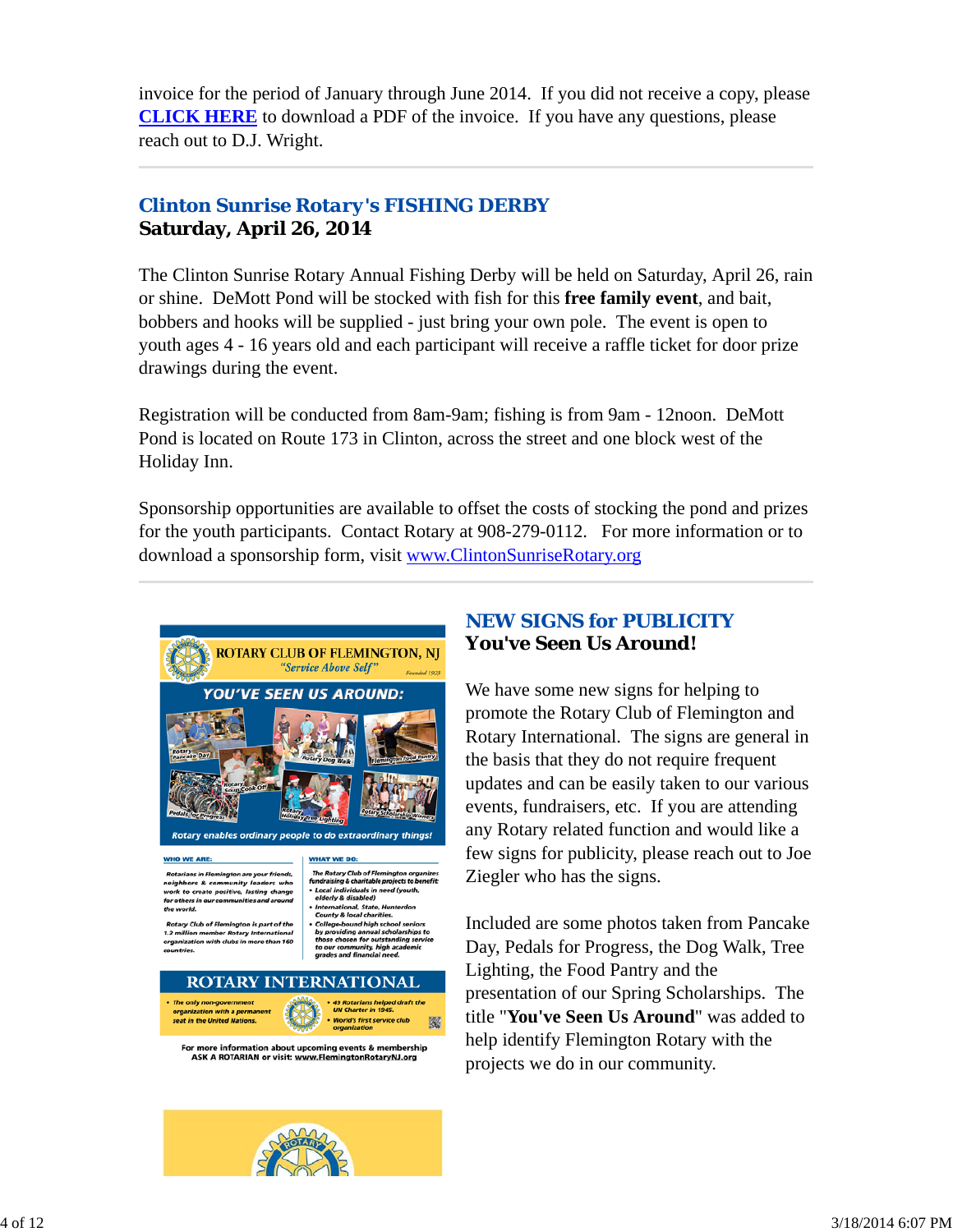

### *OFFICERS & BOARD MEMBERS for the 2014-2015 Flemington Rotary Year*

At the Wed, 2/26/2014 Flemington Rotary Lunch Meeting, a motion was made and approved for the following Officers & Board Members to serve for the 2014-2015 Rotary Year:

| President                                  | Lynn Hyman                                     |
|--------------------------------------------|------------------------------------------------|
| President-Elect                            | <b>Mick Schaible</b>                           |
| Secretary                                  | Michele Kavanagh                               |
| Treasurer, General                         | <b>Bob Newland</b>                             |
| Treasurer, Lunch                           | D.J. Wright                                    |
| Treasurer, Assistant Lunch Harrie Copeland |                                                |
| <b>Board Member</b>                        | <b>Ira Liebross</b> (Immediate Past President) |
| <b>Board Member</b>                        | <b>Nancy Kahl</b>                              |
| <b>Board Member</b>                        | <b>Ken Skowronek</b>                           |
| <b>Board Member</b>                        | <b>Joe Ziegler</b>                             |

### **2014-2015 RCOF Officers & Board Members:**

### *Rotary BRIDGING THE GAP* **Rotarians being Sought as Mentors!**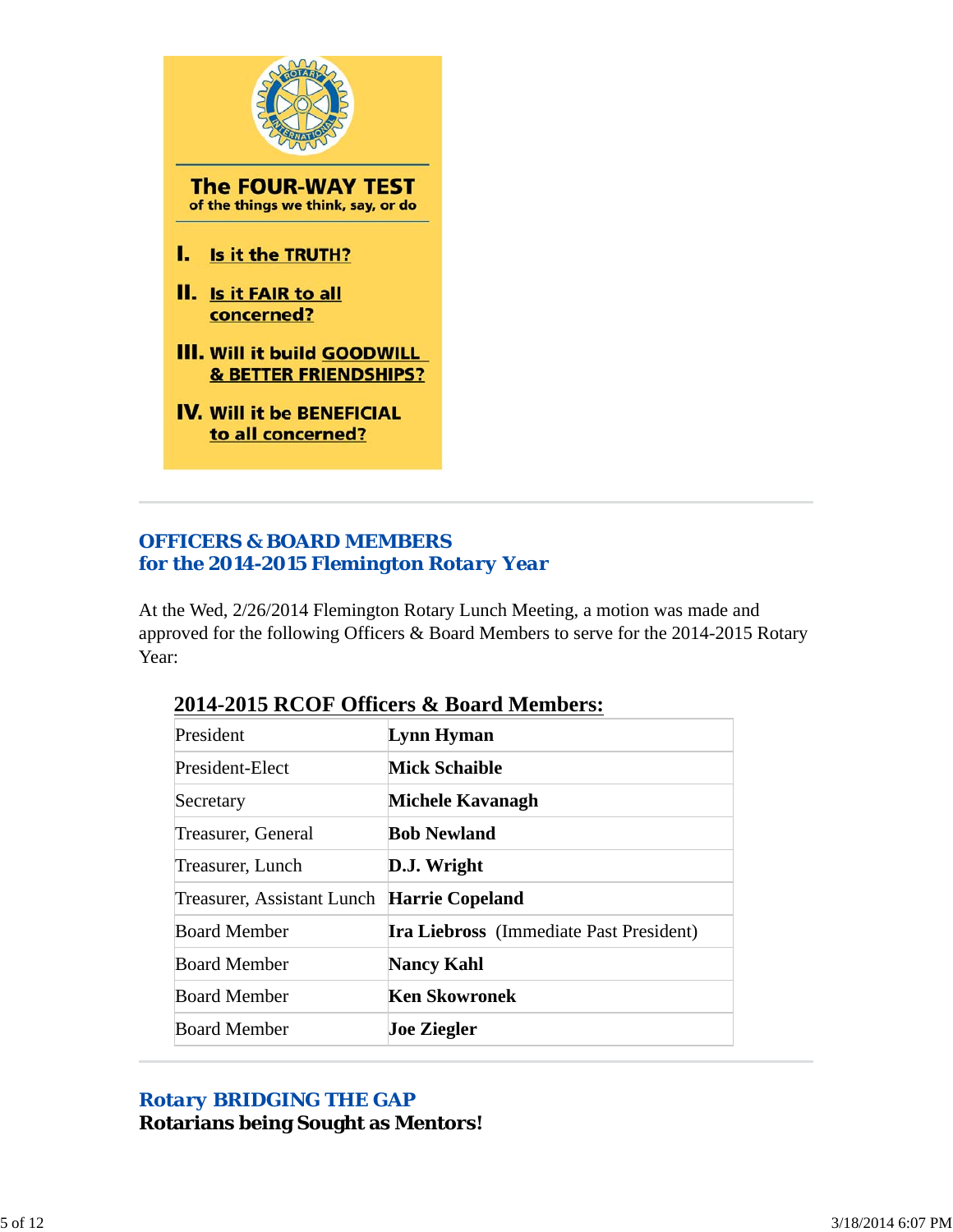### March 25, 2014 - Job Fair May 13, 2014 - Awards Breakfast

**Click Here** for additional information.



*2014 Rotary District 7510 94th Annual DISTRICT CONFERENCE* **May 2 - 3, 2014 Hotel Somerset-Bridgewater** 100 Davidson Avenue - Somerset, NJ

This year's District Conference will be held right in our backyard at the Hotel Somerset-Bridgewater on Davidson Avenue in Somerset!! **CLICK HERE** to register or to obtain additional

information.

The Conference has been made more affordable this year by going to an a la carte registration approach. You can choose to attend select portions OR to attend the entire Conference. The fee to attend will be charged accordingly. The change in registration approach was done to encourage a higher attendance.

If you have any questions, please contact **PDG Michael Hart** - District Conference Chair as follows: Home: 908-654-7384; Work: 732-549-5660; Email: drmhart@yahoo.com



As you know, the Rotary Club of Flemington is a member of the H.C. Chamber of Commerce. This enables all Rotarians the ability to attend a Chamber function as a "member". If someone asks you what your business is, you would explain that you are a member representing the Rotary Club of Flemington. **Click Here** to visit the Chamber website for a listing of upcoming events.



If you would like to learn more about events and activities going on around Flemington, please **CLICK HERE** to visit the Flemington Business Improvement District (BID) website.

*Hunterdon Chamber Internet Radio "THE ROTARY HOUR"*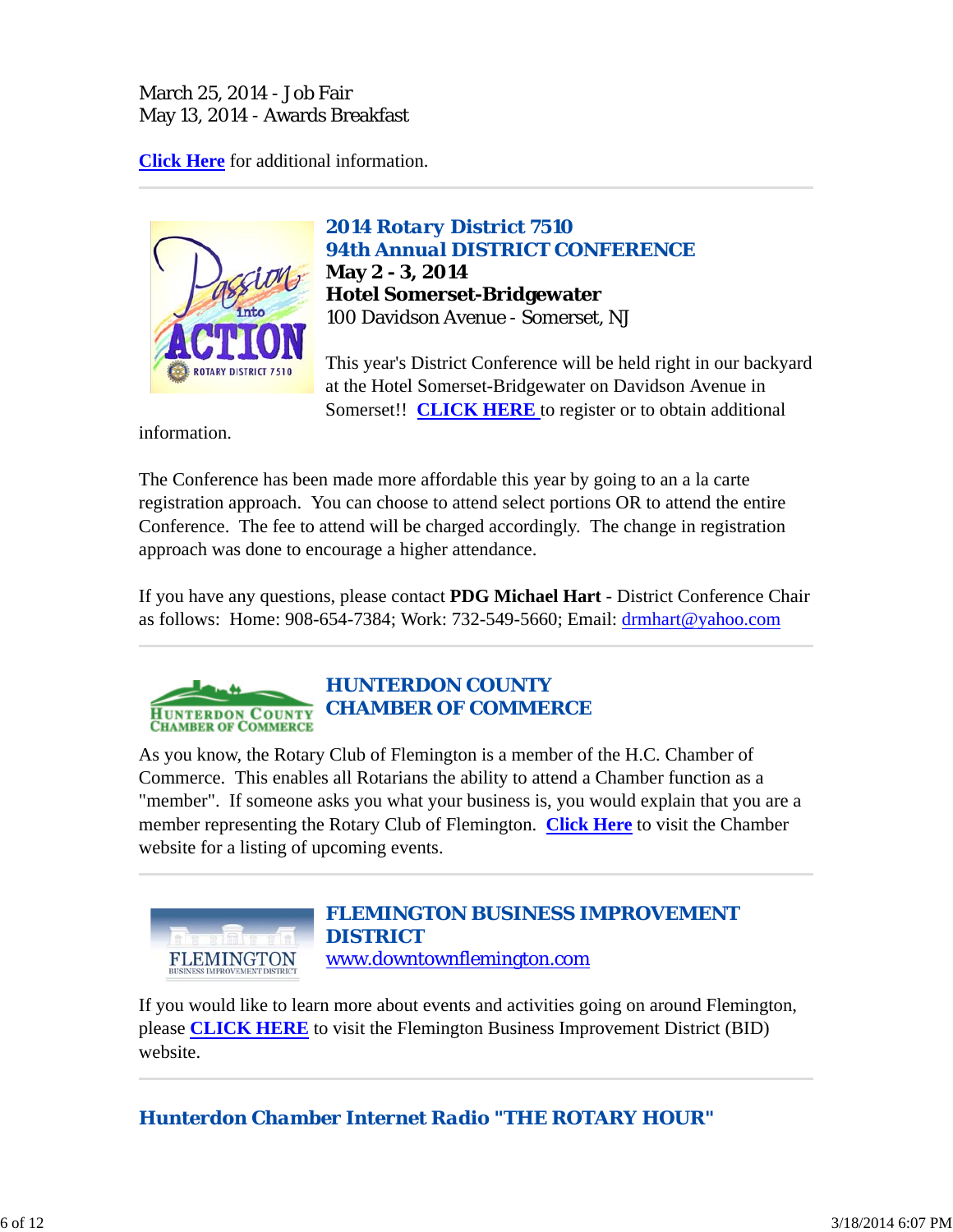### **Mondays from 11am to 12noon**

PDG Megan Jones-Holt is the host of "The Rotary Hour" on the Hunterdon Chamber Internet Radio station and is looking for guests to have on the show. If you are intersted, please get in touch with Megan at (908)894-4590 or **mjonesholt@gmail.com**.

**Click Here** to listen to the Hunterdon Chamber Internet Radio station from your PC, smart phone, mobile device, etc.

### *ROTARY DISTRICT 7510 NEWS*

**Click Here** to read the current news from our Rotary District 7510.

#### *SPEAKERS & PROGRAMS BEING SOUGHT*

We are always seeking new or creative ideas for upcoming meeting programs and speakers. If you have any leads, please pass them onto Mick Schaible. **Click here** to generate an email directly to Mick.

### *UPCOMING DATES TO NOTE*

#### **Summary of Upcoming Club Meeting Programs:**

Wed,  $3/19$ : Chris Barton - Partnership for a Drug Free New Jersey. Wed, 3/26: To Be Announced.

- Wed, 4/02: Bruce Miller, Executive Director of Raritan Township MUA
- Wed, 4/09: Habitat for Humanity Doreen Rockstrom, Interim Executive Director
- Wed, 4/16: To Be Announced.
- Wed, 4/23: To Be Announced.

Wed, 4/30: **OFFSITE Meeting**: **Cocktail Hour at Gallo Rosso Restaurant from 5pm to 6:30pm**. Please bring a guest / prospective member, spouse or significant other. One drink and appetizers will be provided compliments of the club. Please note that the regular noon lunch meeting on 4/30 was canceled in lieu of the evening cocktail hour meeting.

**Next RCOF Board Meeting**: Thurs,  $4/3/2014$  at 6:00 PM (usually the 1<sup>st</sup> Thursday). **Next Membership Meeting:** Wed, 4/9/2014 at 1:30 PM (usually the 2<sup>nd</sup> Wednesday).

#### **Upcoming RCOF Club Events, Fundraisers, Fellowship Events, Etc**.:

Sat, 5/31: Pedals for Progress Bicycle, Sewing Machine & Sports Gear Collection Sun, 6/8: Rotary Bark in the Park Dog Walk Wed,  $6/25$ : Changing of the Guard Dinner at Copper Hill Country Club

#### **Rotary District 7510 Events & Functions:**

Fri, 3/21: PETS 2 - Marriot Hotel, Whippany, NJ (6:00pm)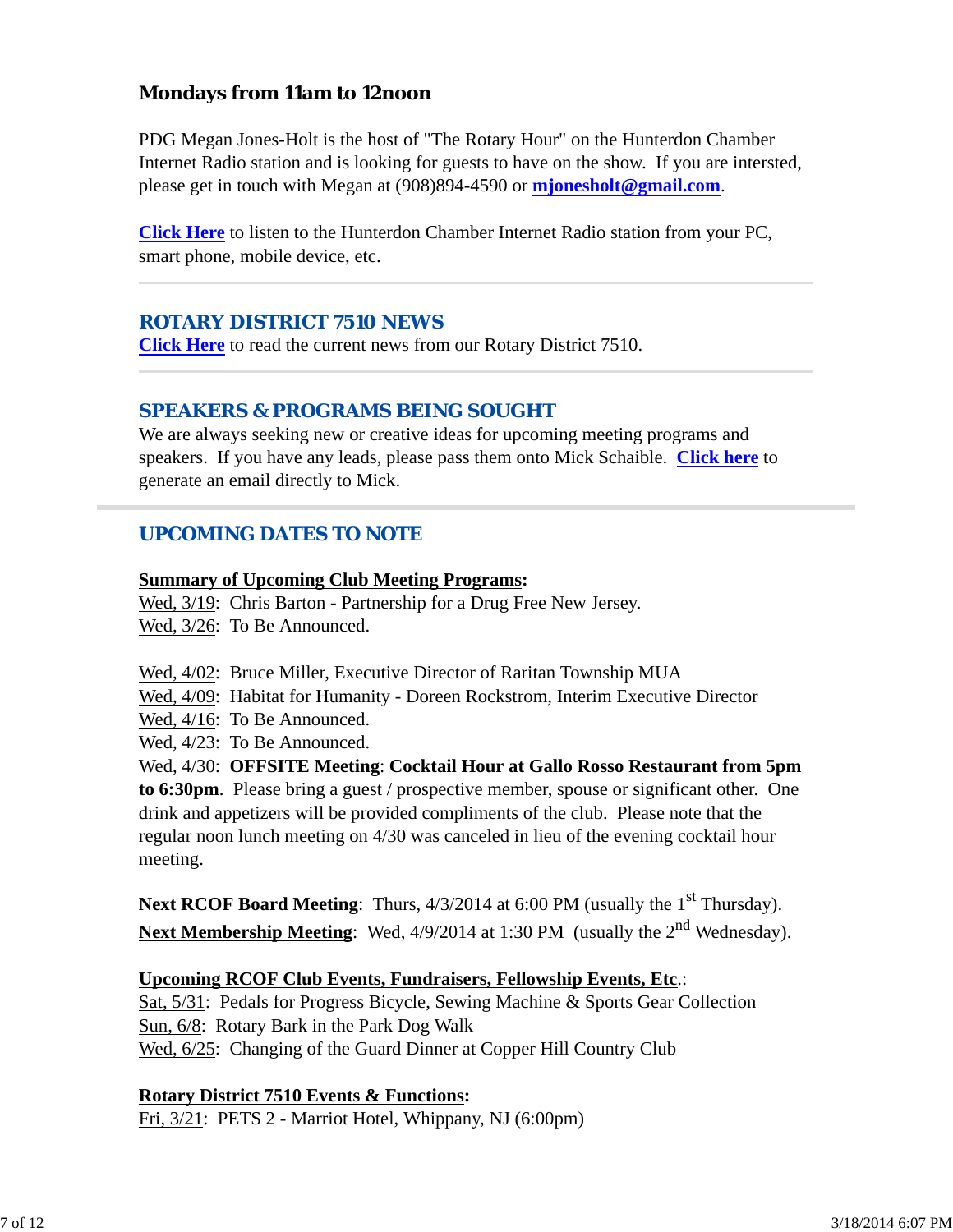#### May 17: World Peace Day

#### May 2-3: **District Conference**

Wed, 5/14: District Assembly - Hotel Somerset-Bridgewater (2:30pm to 8:30pm) May 30 - June 1: RYLA, 4-Way Test Speech Contest, Rotaract, Interact & Early Act.

#### *COMMITTEE LIST:*

**Click Here** to download the listing of all current Club Committee's and its members.

### *"MEMBERS ONLY" WEBSITE:*

### **Click Here for the Members Only section of the website to find:**

- 1) The "Membership Proposal Form" to propose a new member.
- 2) New Member Information.
- 3) An Online Copy of the Club Membership Directory.
- 4) A Link to All Photos Albums of the Club.

### *ROTARY WEBSITE LINKS:*

Rotary International: **www.Rotary.org** Rotary District 7510: **www.RotaryNJ.org**

### *NEARBY ROTARY CLUB MEETINGS:*

As A Rotarian, you are Welcome to attend a Rotary Club meeting anywhere in the world. Click here for the Rotary Club Locator App. Or see below for some local meetings:

#### Mondays

**Lambertville/New Hope** (6:30 pm) - Lambertville Station Restaurant; 11 Bridge Street, Lambertville NJ 08530

**Piscataway** (12:15 pm) - Radisson Hotel; 21 Kingsbridge Road, Piscataway, NJ 08854

#### Tuesdays

**Whitehouse** (12:15 pm) - Max's 22; 456 Route 22 West, Whitehouse Station, NJ 08889 **Princeton** (12:15 pm) - The Nassau Club; 6 Mercer Street, Princeton, NJ 08540 **Bridgewater-Bound Brook** (12:15 pm) - Arbor Glenn; 100 Monroe St, Bridgewater 08807

### Wednesdays

**Branchburg Township** (7:30 am): Stoney Brook Grille; 1285 Route 28, North Branch, NJ 08876

**Flemington** (12:15pm): Copper Hill Country Club; 100 Copper Hill Road, Ringoes, NJ 08851

**Hillsborough Township** (6:15 pm): Pheasant's Landing; 311 Amwell Road (Rt. 514), Hillsborough, NJ 08844

#### Thursdays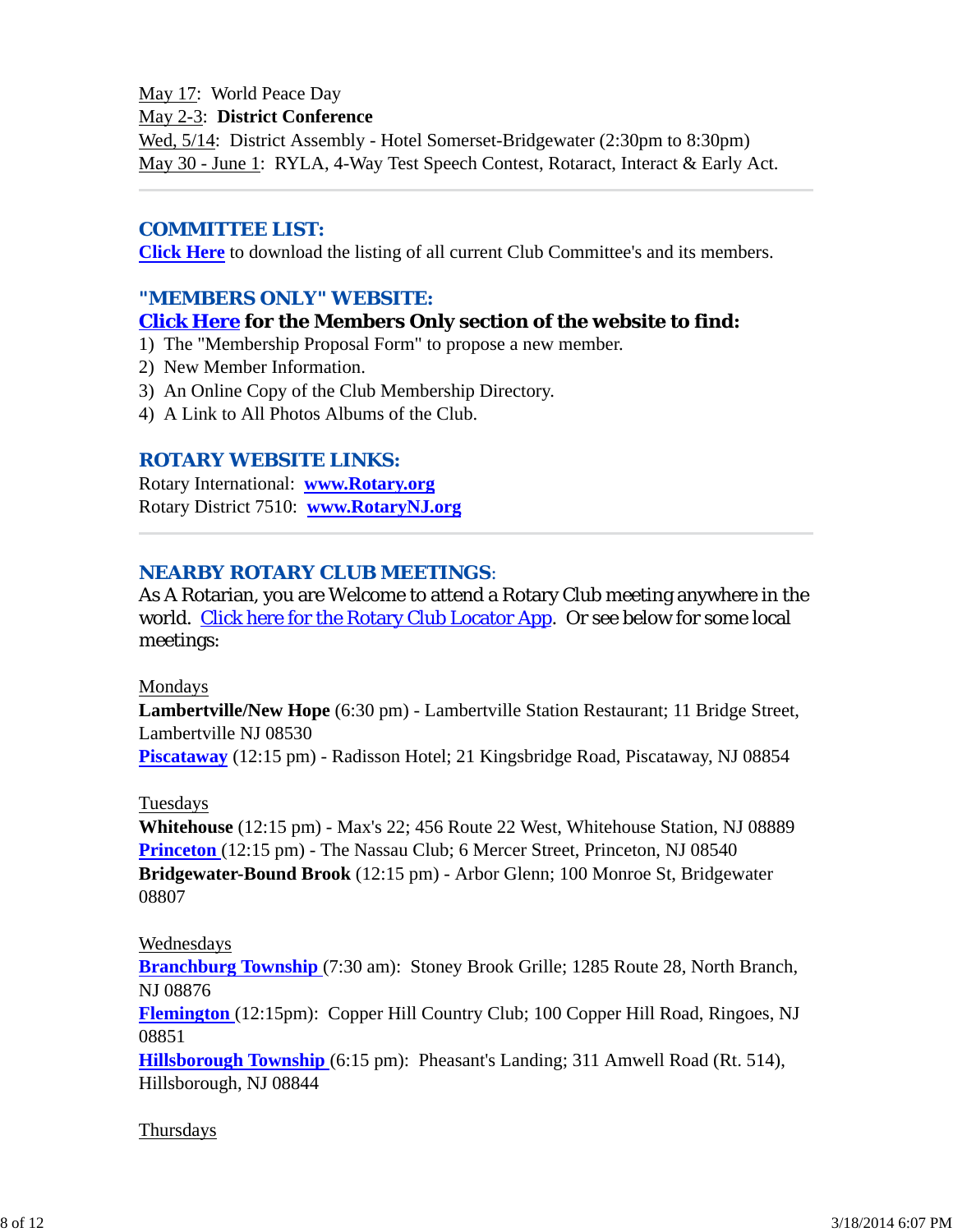**Clinton Sunrise** (7:30 am): Clinton Fire Department; New Street, Clinton, NJ 08809 **Somerville/Bridgewater** (12:15 pm): Bridgewater Manor; 1251 US Highway 202/206, Bridgewater, NJ 08807

**Trenton** (12:15 pm): Freddie's Tavern; 12 Railroad Avenue, West Trenton, NJ 08628

#### Fridays

**North Hunterdon** (12:15 pm): Beaver Brook County Club; 25 County Club Drive, Annandale, NJ 08801

**Princeton Corridor** (12:15pm): Hyatt Regency; 102 Carnegie Center, Rt. 1 North, Princeton, NJ 08540

#### eClub

**Rotary eClub of Hunterdon Horizon**: View website for meetings or online makeups.

### RI President's Call for Action in **2013-2014**: **"Engage Rotary, Change Lives"**

# **Rotary Club of Flemington - Our 90th Year**

Founded October 3, 1923 \* Charter #1529 \* District 7510

| President                                                                                                | <b>Ira Liebross</b>                          |  |  |
|----------------------------------------------------------------------------------------------------------|----------------------------------------------|--|--|
| President-Elect                                                                                          | <b>Lynn Hyman</b>                            |  |  |
| Secretary                                                                                                | <b>Michele Kavanagh</b>                      |  |  |
| Treasurer, General                                                                                       | <b>Bob Newland</b>                           |  |  |
| Treasurer, Lunch                                                                                         | D.J. Wright                                  |  |  |
| <b>Board Members</b>                                                                                     | Karen Widico (immediate past president)      |  |  |
|                                                                                                          | <b>Jim Davidson</b>                          |  |  |
|                                                                                                          | <b>Nancy Kahl</b>                            |  |  |
|                                                                                                          | <b>Mick Schaible</b>                         |  |  |
|                                                                                                          | <b>Chris Venditti</b>                        |  |  |
| Sergeant-at-Arms                                                                                         | <b>Tom Fisher</b>                            |  |  |
| <b>RI</b> President                                                                                      | <b>Ron D. Burton</b> (Norman, Oklahoma, USA) |  |  |
| District Governor (DG)                                                                                   | Tulsi R. Maharjan (Branchburg, NJ)           |  |  |
| District Governor Elect (DGE)                                                                            | Melvin I. Kevoe "Mel" (Springfield, NJ)      |  |  |
| District Governor Nomimee (DGE)                                                                          | Hal Daume (Berkeley Heights, NJ)             |  |  |
| <b>Assistant District Governor (ADG)</b>                                                                 | Michael Toscani (Lambertville-New Hope, PA)  |  |  |
| Club Meetings: Wednesday, 12:15 pm, Copper Hill Country Club<br>$100$ Conner Hill Dood, Dingoos $0.0551$ |                                              |  |  |

100 Copper Hill Road, Ringoes 08551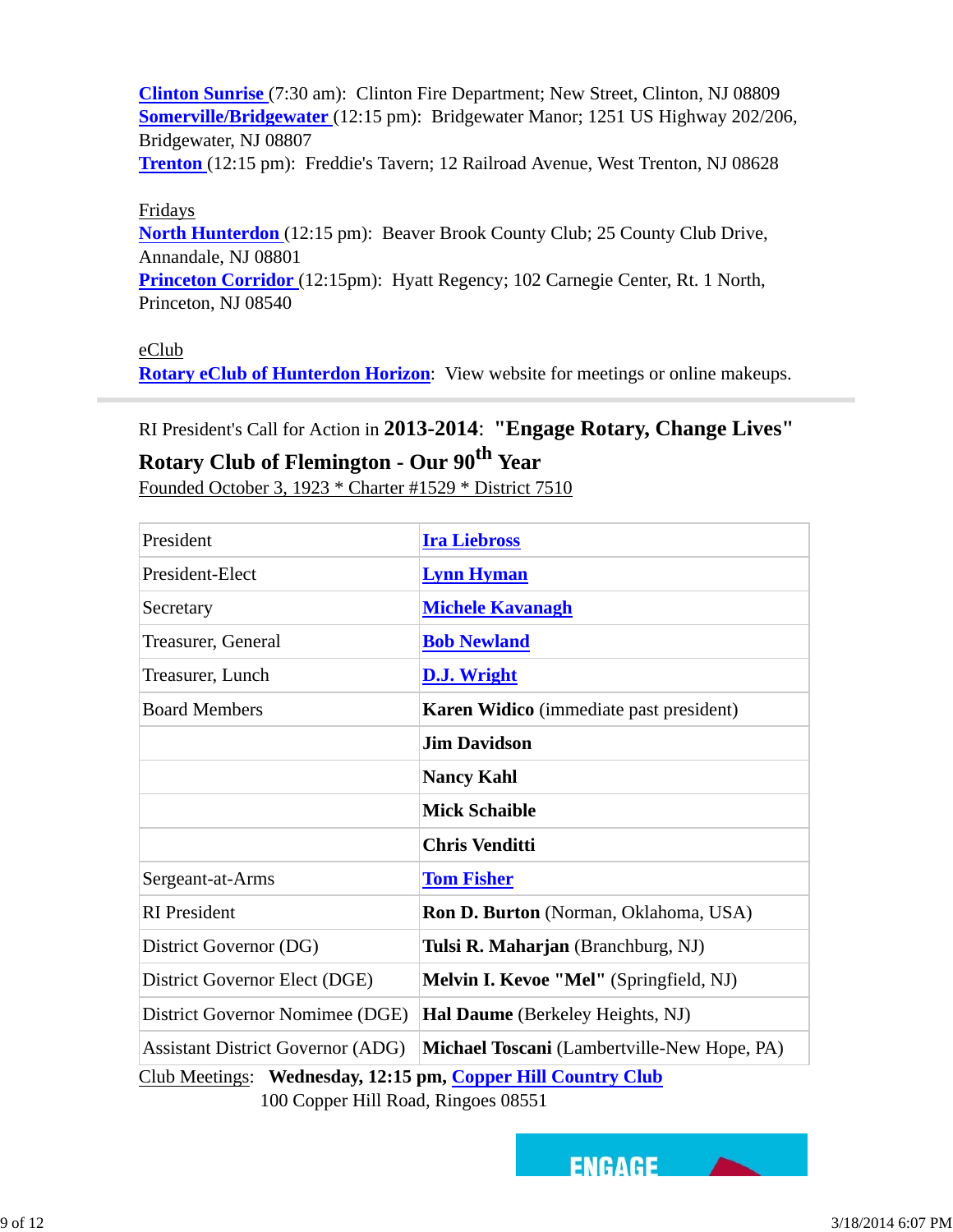

*MISSION STATEMENT*: The mission of Rotary International is to assist and guide Rotarians and Rotary clubs to accomplish the Object of Rotary to ensure Rotary's continuing relevance and to help build a better world, emphasizing service activities by individuals and groups that enhance the quality of life and human dignity, encouraging high ethical standards, and creating greater understanding among all people to advance the search for peace in the world.

**THE OBJECT OF ROTARY:** The object of Rotary is to encourage and foster the ideal of service as a basis of worthy enterprise and, in particular, to encourage and foster:

**1st**: The development of acquaintance as an opportunity for service;

**2nd**: High ethical standards in business and professions, the recognition of the worthiness of all useful occupations, and the dignifying of each Rotarian's occupation as an opportunity to serve society;

**3<sup>rd</sup>**: The application of the ideal of service in each Rotarian's personal, business and community life;

**4th**: The advancement of international understanding, goodwill, and peace through a world fellowship of business and professional persons united in the ideal of service.

*THE 4-WAY TEST*: "Of the things we think, say or do:

- **1st**: Is it the Truth?
- 2<sup>nd</sup>: Is it Fair to all concerned?
- **3rd**: Will it build goodwill and better friendships?
- **4th**: Will it be beneficial to all concerned?"

## *ROTARY's AVENUE'S OF SERVICE*: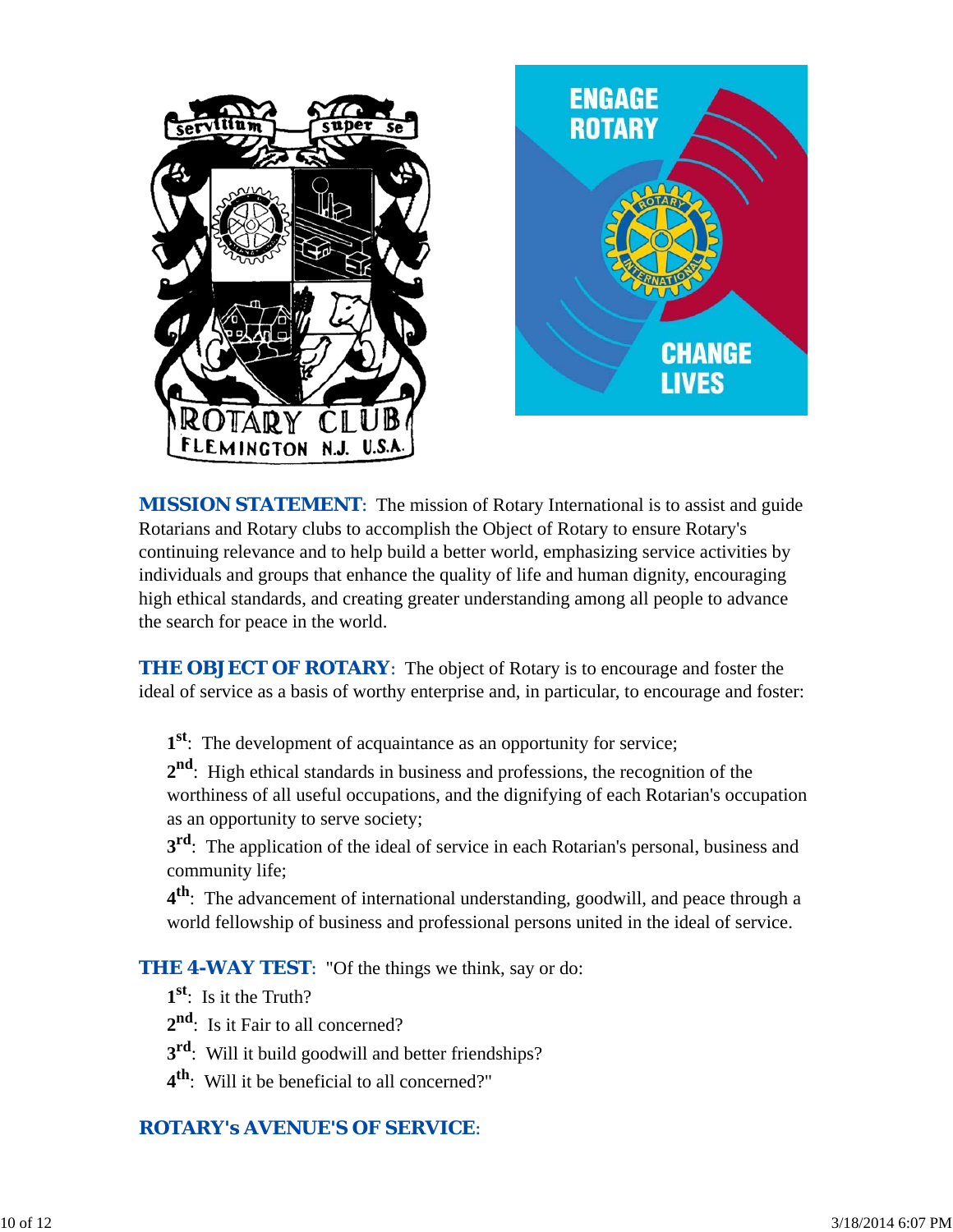**1)** Through **Club Service**, we have fun, build lasting friendships, and make sure that our club runs well.

**2)** Through **Vocational Service**, we volunteer our professional skills to serve others and promote integrity in everything we do.

**3)** Through **Community Service**, we address local needs and work with our community to bring lasting improvements.

**4)** Through **International Service**, we meet humanitarian needs around the globe and promote world understanding and peace.

**5)** Through **Youth Service**, we work with young people to help them become the next generation of leaders, visionaries, and peacemakers.

#### **2013-2014 CLUB MEMBER ROSTER Rotary Club of Flemington, NJ** Current Number of Members: 45

| <b>Rotarian</b>                   | <b>Member Since</b> | <b>Classification</b>           |
|-----------------------------------|---------------------|---------------------------------|
| Black, Bruce B.                   | 2007                | <b>Health and Fitness</b>       |
| Bohler, Herbert C. (Herb)         | 1977                | <b>Specialty Advertising</b>    |
| Chittenden, Robert L. (Bob)       | 2003                | M.E.F.P. Consulting Engineering |
| Clark, Arthur L. (Sandy)          | 1987                | Printing                        |
| Copeland, Harrie E. III           | 1976                | Auctioneering/Banking           |
| Davidson, James G. (Jim)          | 2002                | <b>Rubber Products</b>          |
| Ferrari, Frederick J. (Fred)      | 1964                | Orthodontia                     |
| Fisher, Charles H. (Charlie)      | 1961                | <b>Funeral Services</b>         |
| Fisher, Thomas H. (Tom)           | 2012                | Property & Casualty Insurance   |
| Harrison, Jeffrey (Jeff)          | 1996                | Psychotherapy                   |
| Hennessy, Jr., Richard (Rich)     | 2010                | <b>Financial Advisor</b>        |
| Hyman, Lynn                       | 2010                | <b>Retail Banking</b>           |
| Kahl, Nancy                       | 2012                | Massage Therapy                 |
| Kamnitsis, Christopher P. (Chris) | 2001                | <b>Financial Planning</b>       |
| Kavanagh, Michele                 | 2013                | <b>Community Banking</b>        |
| Liebross, Ira                     | 1997                | <b>Family Medicine</b>          |
| Loew, Darren                      | 2002                | Orthodontics                    |
| Martin, Teresa (Terry)            | 1993                | Solid Waste/Recycling           |
| Mazujian, Harry                   | 2004                | Clergy                          |
| McWilliams, Nancy                 | 1992                | Psychotherapy                   |
| Metz, Kim                         | 2007                | <b>Technical Education</b>      |
| Muller, George D.                 | 1964                | <b>Cut Glass Manufacturing</b>  |
| Nastasi, William (Bill)           | 1996                | <b>General Contracting</b>      |
| Newland, Robert D. (Bob)          | 1998                | Insurance                       |
| Ownes, Terry M.                   | 1987                | <b>Floor Covering</b>           |